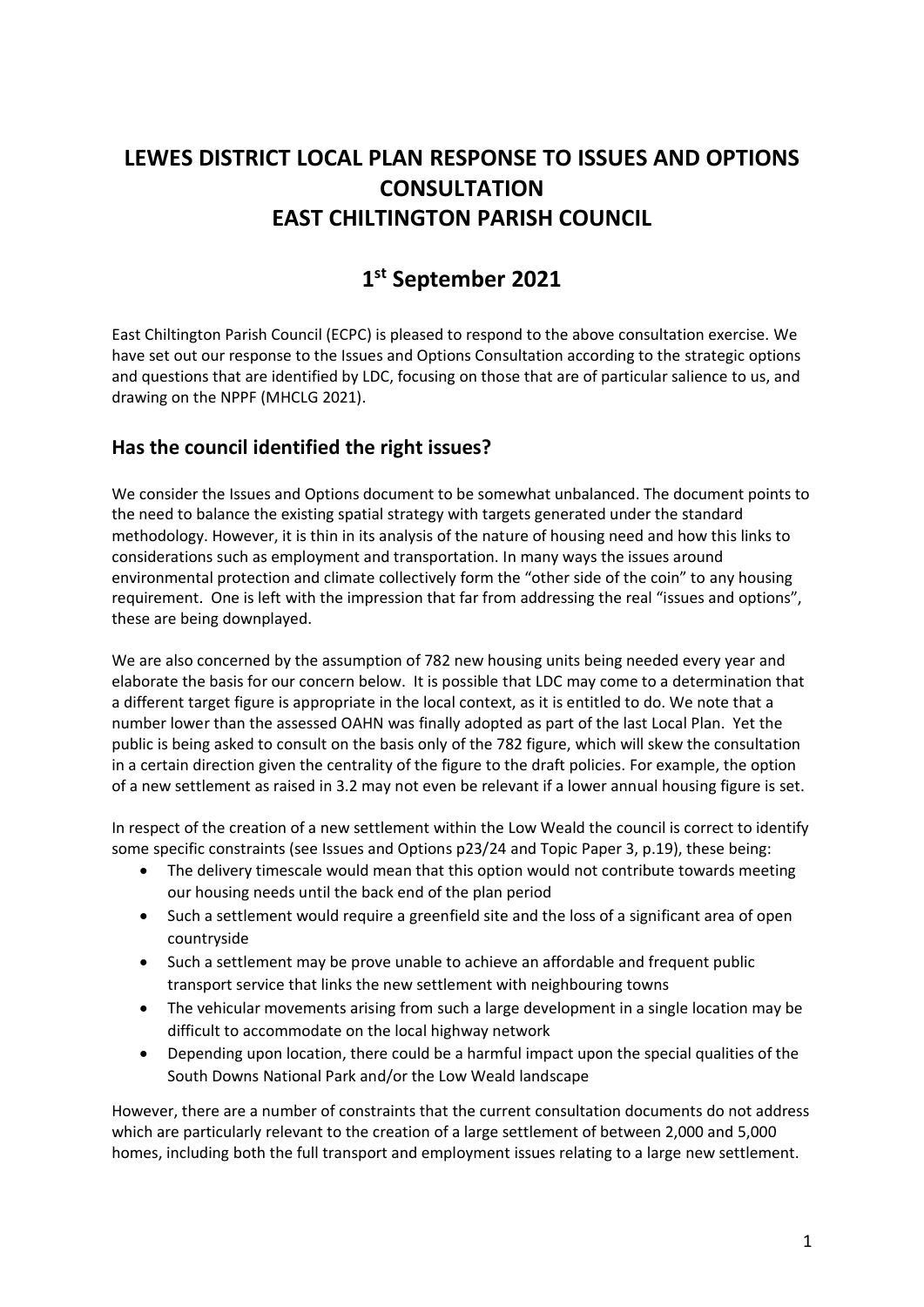It is unlikely that a town even at the upper end of this range would be large enough to generate an employment base that would be able to provide jobs for more than a small proportion of its population. In the recent past the MHCLG has suggested that to be self-sustainable, new settlements would need to be larger than 10,000 homes – significantly bigger than suggested here. At the size suggested, transport movements would therefore not be internalised to any significant extent, which would undermine the sustainability of this option.

# **Has the Council missed anything?**

The consultation document is surprisingly silent on existing Neighbourhood Plans and LPP1 and 2. The public who will be responding to this consultation are thus presented with an incomplete basis on which to make informed comments, including existing planned but unbuilt development. Indeed, we are surprised that LDC appears to scarcely reference the existing plan, which had previously been found sound at examination. With reference to this, the inspector's report is illuminating and of relevance. The inspector found that:

*"I am entirely satisfied that this is the most suitable and appropriate strategy for the district up to 2030 and that no reasonable alternatives exist that would be more so. For example, the suggestion that with the NP covering 56% of the district and the sea to the south the majority of new development needed to meet the full OAN of the district should instead be concentrated in the villages of the Low Weald is neither reasonable nor realistic. It would lead to an unsustainable pattern of development as well as unnecessary and unacceptable impacts on local services, facilities and infrastructure, including the largely small scale road network of that area." (Payne, 2016: para. 15).*

In our view, the grounds for this conclusion have not significantly altered.

As noted, there are also serious gaps in commentary on housing numbers and transportation.

#### **1. Housing numbers**

The standard methodology produces a housing need figure for the whole of Lewes District of 782 new homes per year, or 15,640 new homes up to 2040. These figures are based on the ONS's 2014 based population and household formation projections

[\(https://www.gov.uk/government/statistical-data-sets/live-tables-on-household-projections#based](https://www.gov.uk/government/statistical-data-sets/live-tables-on-household-projections#based-live-tables)[live-tables\)](https://www.gov.uk/government/statistical-data-sets/live-tables-on-household-projections#based-live-tables) It is now accepted that there were methodological problems with the 2014 projections and the subsequent projections, 2016 and 2018 based, show substantially lower growth in household numbers

[\(https://www.ons.gov.uk/peoplepopulationandcommunity/populationandmigration/populationproj](https://www.ons.gov.uk/peoplepopulationandcommunity/populationandmigration/populationprojections/datasets/householdprojectionsforengland) [ections/datasets/householdprojectionsforengland\)](https://www.ons.gov.uk/peoplepopulationandcommunity/populationandmigration/populationprojections/datasets/householdprojectionsforengland). For Lewes over the period 2018 – 2039 the 2014 based projection shows an increase of 11,249 households in the Lewes district, the 2018 based projection shows an increase of 7,138 households (a reduction of almost 40%). The next set of national household projections (due in November 2021) are almost certain to show a further reduction in growth, due to smaller increases in life expectancy, falls in the birth rate and also the impact of Brexit on net migration. The NPPF makes the point on several occasions that plans must be based on the most up to date information and data. To ignore these important trends seems inconsistent with the stated need, for example, in the Council's Climate Change and Sustainability Strategy) to reduce emissions and improve climate change resilience.

To put these numbers in context, according to the ONS 2018 based household projections, in 2020 there were 45,105 homes in the Lewes district. An additional 15,640 home would represent an increase of almost 35%. The infrastructure that would have to be provided for such an increase in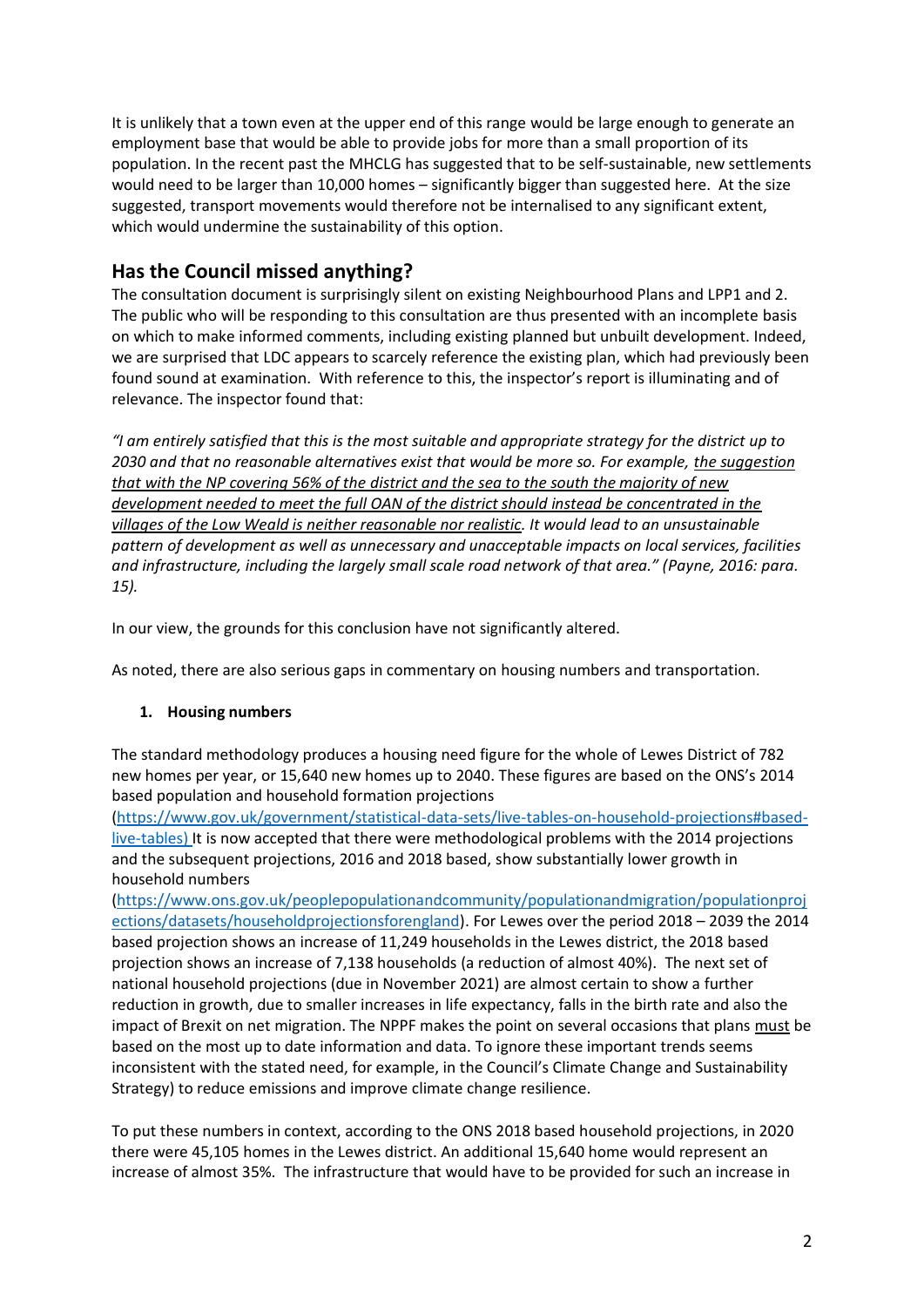houses would be virtually impossible to provide. In the 30 years from 1990 to 2020 only a little over 8,000 new homes were built. This is not made clear in the discussion document. It is also the case that the initial housing need numbers given to local authorities across England generally end up at a lower level. While we appreciate that 'no stone must be left unturned', in order to identify deliverable options for new houses the failure to properly discuss housing targets and the possibility that the Plan adopts a lower target is an extremely serious omission, implying that the Council has no leeway in setting its Local Plan target, and could well undermine the results of the consultation process, with inappropriate options having been put forward for consideration.

With increasing pressure for a change in the household formation projections used in the standard methodology calculations it seems likely that the housing need figures will be changed prior to the submission of the Local Plan. In addition, the Government has confirmed that the figures produced by the Standard Method are not 'cast in stone'. In a letter to one of our residents on behalf of the Secretary of State Robert Jenrick he stated that 'The Standard Method is only the starting point for local authorities in identifying the housing need for a local area', and he also said that '….. it does not set a target and it is for the local authorities to determine whether this figure can be delivered, when taking into account their particular circumstances, including land availability and environmental constraints such as the presence of a National Park'.

#### **2. Transportation**

Very little is said about transportation. This suggests that the Council wishes to side-step it as a planning issue, whereas it is fundamental to the principles of planning and sustainability. Paras 85, and 104 of the NPPF are particularly relevant here. Para 85 states that in rural areas: 'it will be important to ensure that development is sensitive to its surroundings, does not have an unacceptable impact on local roads and exploits any opportunities to make a location more sustainable (for example by improving the scope for access on foot, by cycling or by public transport). The use of previously developed land, and sites that are physically well-related to existing settlements, should be encouraged where suitable opportunities exist'. Para 104 notes that 'Transport issues should be considered from the earliest stages of plan-making and development proposals'.

One sensible premise for a transportation strategy might be to focus on introducing improvements to the *existing* transport infrastructure that serves the majority of existing District residents (rather than, for example, serving just a new settlement). This might lead to a focus on (for example) guided bus/tram infrastructure connecting east/west along the coast and inland through to Lewes. Topic Paper 6 ignores this potential, focusing instead on incorporating such design features into new development allocations.

The Local Plan should thus consider the implications of the potential development strategies for existing transportation networks and any potential/required improvements. This point is developed below in relation to the specific options suggested for accommodating growth.

# **What are your views on the Council's current strategic planning policies and the decisions they lead to?**

It is difficult to distinguish between the effects of local policy and national policy in planning decisions. However, the existing settlement hierarchy accurately reflects the structure of settlements within the District and the allocations identified in SP2 accord with that. This has been a sound basis for decision-making, and we would continue to support this approach.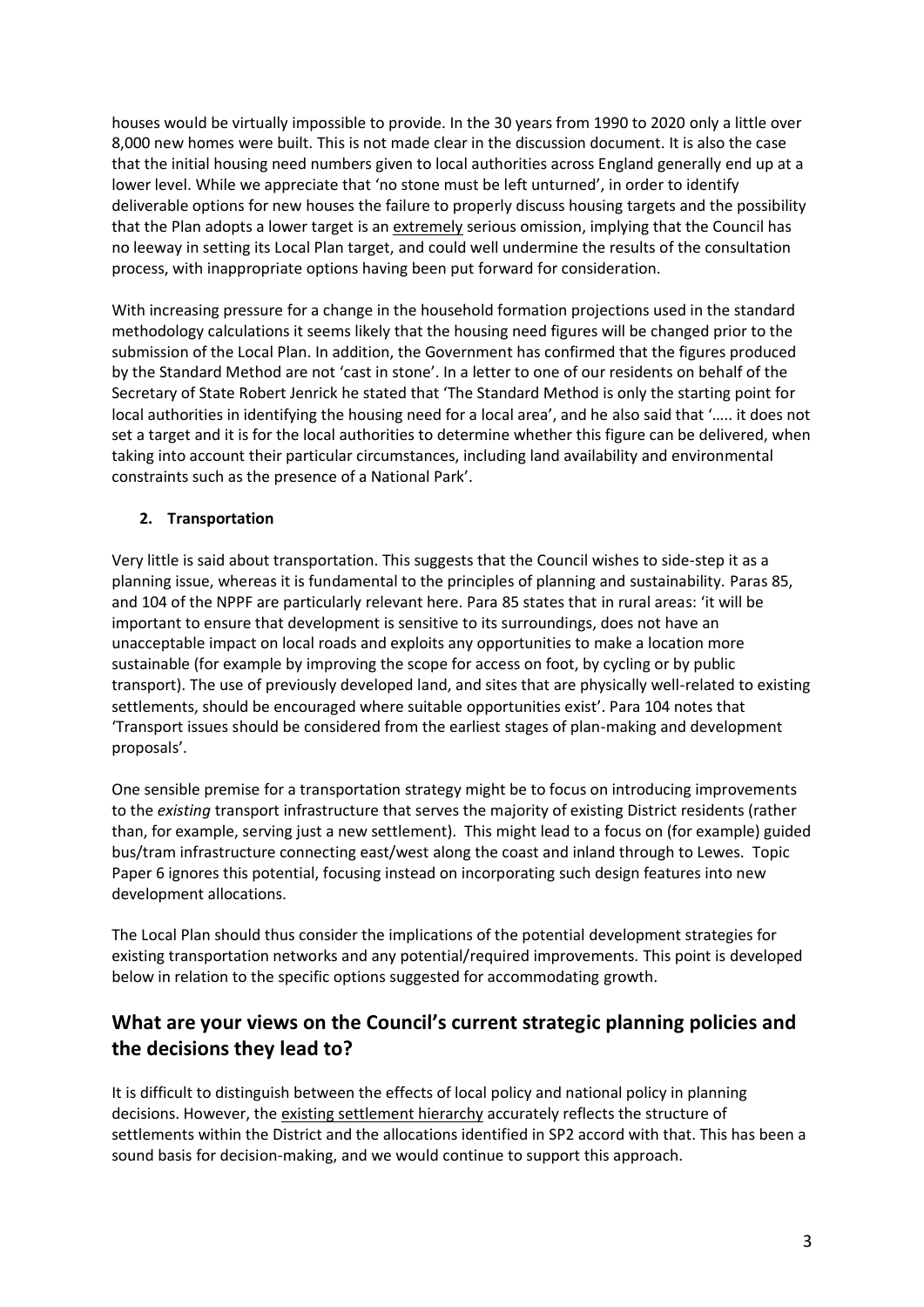### **What do you feel needs changing and what shouldn't change?**

The Settlement structure of the District should be maintained. This means Seaford, Lewes, Newhaven, Peacehaven & Telscombe remaining as District Centres, Newick and Ringmer as Rural Service Centres and Barcombe Cross, Ditchling, Firle, Glynde, Plumpton Green and Wivelsfied Green as Service Villages, and East Chiltington, Barcombe, Plumpton, Chailey Green, Hamsey (etc) as Hamlets. No planned new settlements should disrupt this.

#### **Issue 1: Tacking Climate Change**

The NPPF emphasises policies to tackle climate change. At para 153 it is stated that: 'Plans should take a proactive approach to mitigating and adapting to climate change, taking into account the long-term implications for flood risk, coastal change, water supply, biodiversity and landscapes, and the risk of overheating from rising temperatures'. We agree that this is essential and that the LDC local plan needs to show how it is doing this with regards to any preferred options selected.

*1.1 Energy efficiency and net zero carbon*. The Plan should concentrate on ways to retrofit energy efficient technologies within existing communities and developments. The overwhelming majority of district residents live in properties already constructed over many different periods. The key to promoting energy efficiency is to use the planning system to require upgrades whenever that can be achieved.

*1.2 Circular economy and use of materials.* We agree that there should be a focus on making best use of existing physical built infrastructure, adapting it were possible to allow flexible use. Ways of using existing buildings for alternative use, particularly in town centres where changes in the way in which office and retail space may be used can provide an opportunity for more residential uses to be introduced.

*1.7 Land for tree planting and/or woodland expansion.* Yes, we agree that allocation of land for tree planting and woodland expansion is important, but not simply as part of planning requirements to justify new developments.

*1.8 Critical wildlife corridors, rewilding and biodiversity.* Yes. However, the Council must resist the temptation to achieve this simply by putting these elements as requirements on housing and commercial development projects. They are valid projects in their own right.

*1.9 Should the new Local Plan introduce a policy supporting food growing? Should the Local Plan require all major housing developments to provide food growing space?* Yes to the first proposition; no to the second. The plan should not distinguish between the scale of projects when considering the potential benefits of local food growing projects. There is no reason why this cannot be achieved on the smallest of developments, for example by insisting on gardens which are large enough to include an area for vegetable and fruit growing. Furthermore, the Plan should not simply introduce a policy requirement on development proposals but should also include a standalone policy for new allotment provision.

*Food growing space allocated?* Yes. However, as above, these should not simply be an adjunct to development proposals but rather standalone policies.

*1.13 Sustainable modes of travel.* The majority of the District's residents live in the larger settlements and will continue to do so, meaning that the proper focus for sustainable transport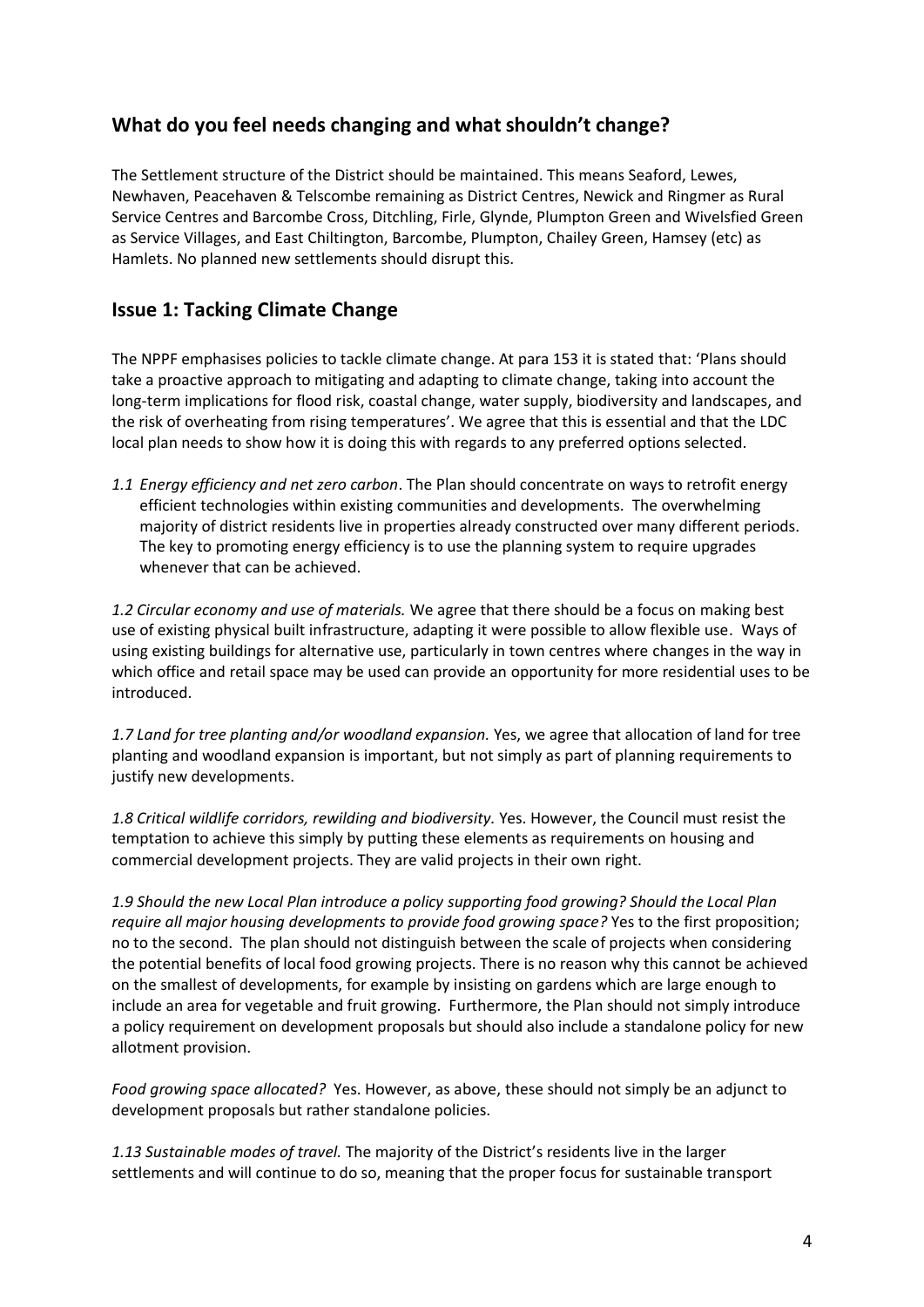should be ensuring that these residents are able to access sustainable transport provision. For example, exploring ways to introduce dedicated and priority infrastructure that works for masstransit in existing settlements, rather than focusing on systems that serve just new development projects. Whilst proposals for large new housing allocations (including new settlements) may focus on cycling and walking transportation, the majority of people rely on cars to get to work, shopping, leisure etc., which challenges the idea of such developments offering sustainable modes of travel.

# **Issue 2: Protecting and Enhancing the Quality of the Environment**

This is an important principle, as set out in the NPPF at para 174: 'Planning policies and decisions should contribute to and enhance the natural and local environment by:

a) protecting and enhancing valued landscapes, sites of biodiversity or geological value and soils (in a manner commensurate with their statutory status or identified quality in the development plan);

b) recognising the intrinsic character and beauty of the countryside, and the wider benefits from natural capital and ecosystem services – including the economic and other benefits of the best and most versatile agricultural land, and of trees and woodland;

c) maintaining the character of the undeveloped coast, while improving public access to it where appropriate;

d) minimising impacts on and providing net gains for biodiversity, including by establishing coherent ecological networks that are more resilient to current and future pressures; e) preventing new and existing development from contributing to, being put at

unacceptable risk from, or being adversely affected by, unacceptable levels of soil, air, water or noise pollution or land instability. Development should, wherever possible, help to improve local environmental conditions such as air and water quality, taking into account relevant information such as river basin management plans; and

f) remediating and mitigating despoiled, degraded, derelict, contaminated and unstable land, where appropriate.

*2.1 20% biodiversity net gain as a requirement in all major developments?* Although we broadly agree with setting challenging targets for biodiversity gain, 'major developments' is not defined. Also, there is growing scepticism about the biodiversity offsetting agenda, as it has been used by developers to justify schemes which have wider negative environmental effects.

2.8 *Are there additional areas that should be investigated for potential conservation areas?* We would recommend that the importance of the current soft boundaries of the SDNP are recognised and protected, for example by creating an exclusion zone that would serve to defend against inappropriate development close to the boundaries of the SDNP.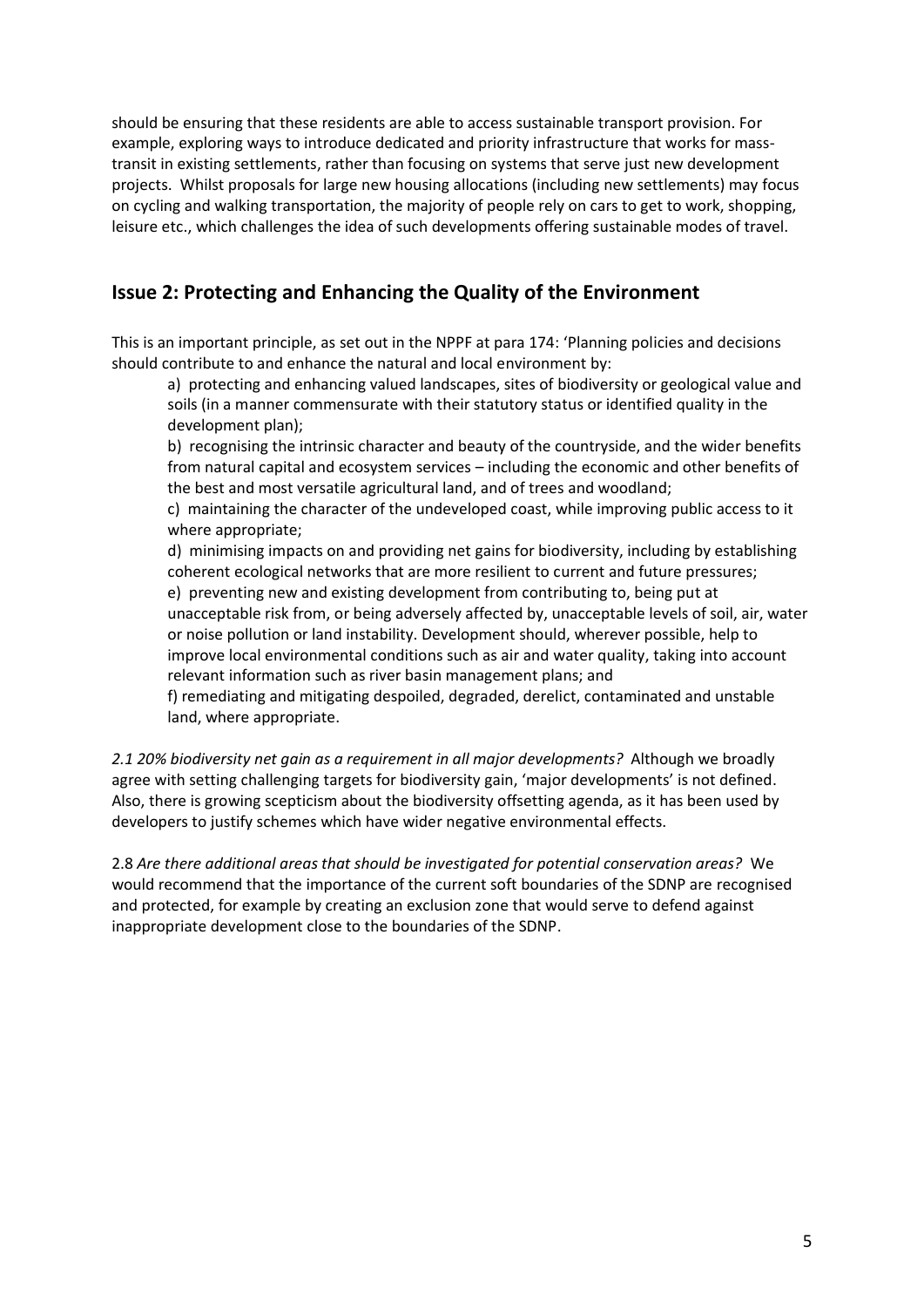#### **Issue 3: Options for Delivering the Growth We Need**

#### *3.1 Are there any options that the Council has missed?*

We find it surprising that the Council has not asked for opinions on different potential apportionments of the 782 units between the SDNPA area and the remainder of the District, rather than taking the apportionment of 602 outside the Park area as "fixed". The SDNPA area differs from many other National Parks in the sense that it is linear and therefore not "remote". As a result, the National Park is not really a housing market area in its own right, but one which forms part of a number of adjacent housing market areas.

The logic therefore of determining the requirement of the District outside the Park in relation to the size of the existing housing stock merits further consideration. Spatial growth options generally do not simply look to allocate proportionate growth to every settlement so why should that approach be contemplated unquestionably as between the Park authority area and its hinterland? The largest settlement in Lewes District is Seaford. Development there is intrinsically sustainable yet the National Park boundaries to the north may be conceived as an absolute constraint. Similarly, Lewes town is subsumed within the National Park yet remains an important service and cultural centre. It would not be inconceivable to look to adjust the development requirement positively in the SDNP to reflect these facts.

The Council should consider both the duty to cooperate and the potential ability of adjacent and potentially less constrained areas (in particular Mid Sussex and Wealden) to deliver housing in locations which effectively serve the same market areas in determining whether the Lewes Local Plan should be seeking to address 100% of its assessed housing need, or some lesser proportion of it.

#### *3.2 What is your preferred option, or combination of options?*

The most equitable and effective combination of options should be 1 to 4. Option 5 risks an unsustainable pattern of growth and limits the opportunities to improve the innate sustainability of the larger settlements.

Relying on Option 6 in any form would be a very high-risk strategy. There are no available sites that are brownfield in nature, and which would benefit from existing infrastructure. Similarly, there are no sites which could come forward in an acceptable way in transportation terms, nor provide the levels of local employment needed not to increase car use, nor contribute in any effective way to housing need within the plan period. Indeed, when SDNPA/LDC carried out a scoping study in 2012 to assess the potential for accommodating a new settlement within the Lewes District, it concluded that 'there is no scope to develop a new settlement within Lewes District and thus such an option for accommodating new housing will not be considered any further in the development of the Core Strategy' (SDNPA/LDC 2012: 17).

There is a particular risk around larger development sites that the cost of providing new infrastructure is so high that the ability of that size to deliver policy compliant affordable housing is diminished. Such sites should not be allocated in the first place. We again emphasise here the 'soundness principles' of the NPPF (para 35) with which all plan-making must be compliant, emphasising the significance of principle c), associated with deliverability. Plans must be:

a) Positively prepared - providing a strategy which, as a minimum, seeks to meet the area's objectively assessed needs; and is informed by agreements with other authorities, so that unmet need from neighbouring areas is accommodated where it is practical to do so and is consistent with achieving sustainable development;

b) **Justified** – an appropriate strategy, taking into account the reasonable alternatives, and based on proportionate evidence;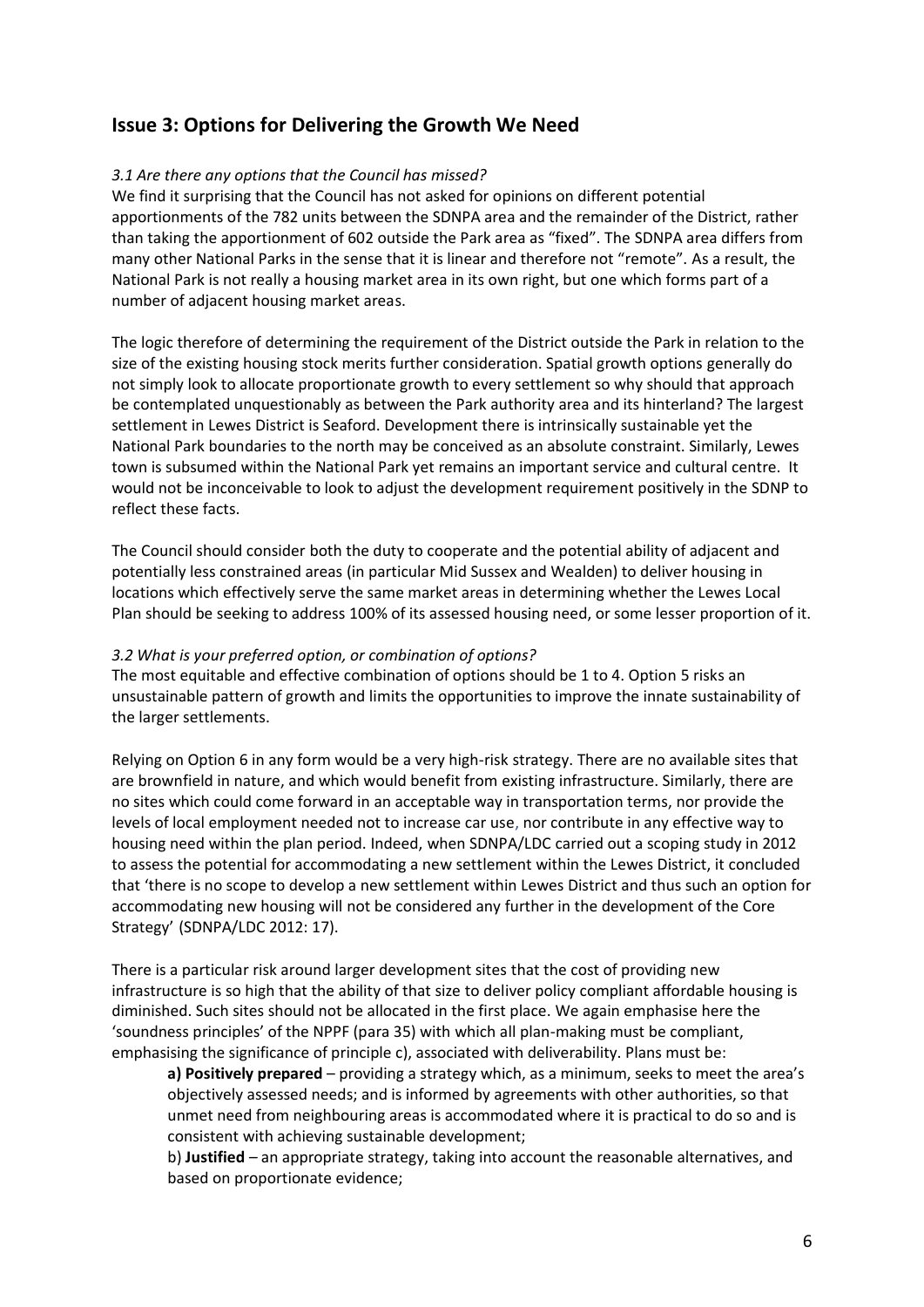c) **Effective**–deliverable over the plan period, and based on effective joint working on crossboundary strategic matters that have been dealt with rather than deferred, as evidenced by the statement of common ground;

d) **Consistent with national policy** – enabling the delivery of sustainable development in accordance with the policies in this Framework and other statements of national planning policy, where relevant.

In addition, para 69 of the NPPF emphasises the significance of small and medium sized sites, which can often be built out relatively quickly. In order to identify these, it is suggested that local authorities 'identify, through the development plan and brownfield registers, land to accommodate at least 10% of their housing requirement on sites no larger than one hectare; unless it can be shown, through the preparation of relevant plan policies, that there are strong reasons why this 10% target cannot be achieved'. The use of brownfield sites is also emphasised at para 121: 'Local planning authorities, and other plan-making bodies, should take a proactive role in identifying and helping to bring forward land that may be suitable for meeting development needs, including suitable sites on brownfield registers or held in public ownership, using the full range of powers available to them'. It is clear then that the NPPF requires that Councils look at all options for delivering new housing, rather than defaulting to a new settlement simply because some of the decisions around growing existing settlements may be difficult.

With regard to transportation, there are different implications for each of the six options put forward for accommodating the very high housing numbers currently being considered, but we concentrate on those relating to the option of a new settlement in the Low Weald. Given the size of any new settlement, it should also be recognised that the impact to the highway network will extend outside of the local area. Even with an optimistic target of high levels of internalisation it is highly likely that longer scale commutes (and other travel reasons) will be common (see below re traffic movements) and will affect the wider highway network in, not only the District, but also across the whole of Sussex.

Within the Low Weald area of the District, there are just two A roads, with the rest of the area served by small single lane rural roads (many of which rely on passing places). It is quite evident that the road networks in the Low Weald are unsuitable for any significant level of additional traffic. Wherever a new settlement were to be located, many villages across a large area of the Low Weald area would be affected, along with the larger towns of Lewes, Burgess Hill, Hassocks, Haywards Heath and even Brighton. On the basis of using the TRICS database, a settlement in this area of 3,000 residential units would generate c12,000 trips per day, with approximately 1,500 two-way trips (one every 2.5 seconds) between each of 8 - 9 and 5 - 6.

The area does contain two train stations (Plumpton and Cooksbridge), but both are small rural stations, and in both cases any expansion of facilities would be extremely difficult and increased frequencies of services is also unlikely to be possible given the limitations in capacity of the rail network. In addition, currently trains obstruct the junction when parked at the platforms. Increased frequency would therefore mean extended delays, particularly on the A275 at Cooksbridge, where there are already serious problems of tailbacks and congestion.

Bus provision over the whole area is virtually non-existent and unless credible evidence were provided, it is highly likely that a very high proportion of trips outside the new settlement would be made by car. The NPPF at paragraph 105 is clear that "significant development should be focussed on locations which are or can be made sustainable…opportunities to maximise sustainable transport solutions will vary between urban and rural areas, and this should be taken into account in planmaking."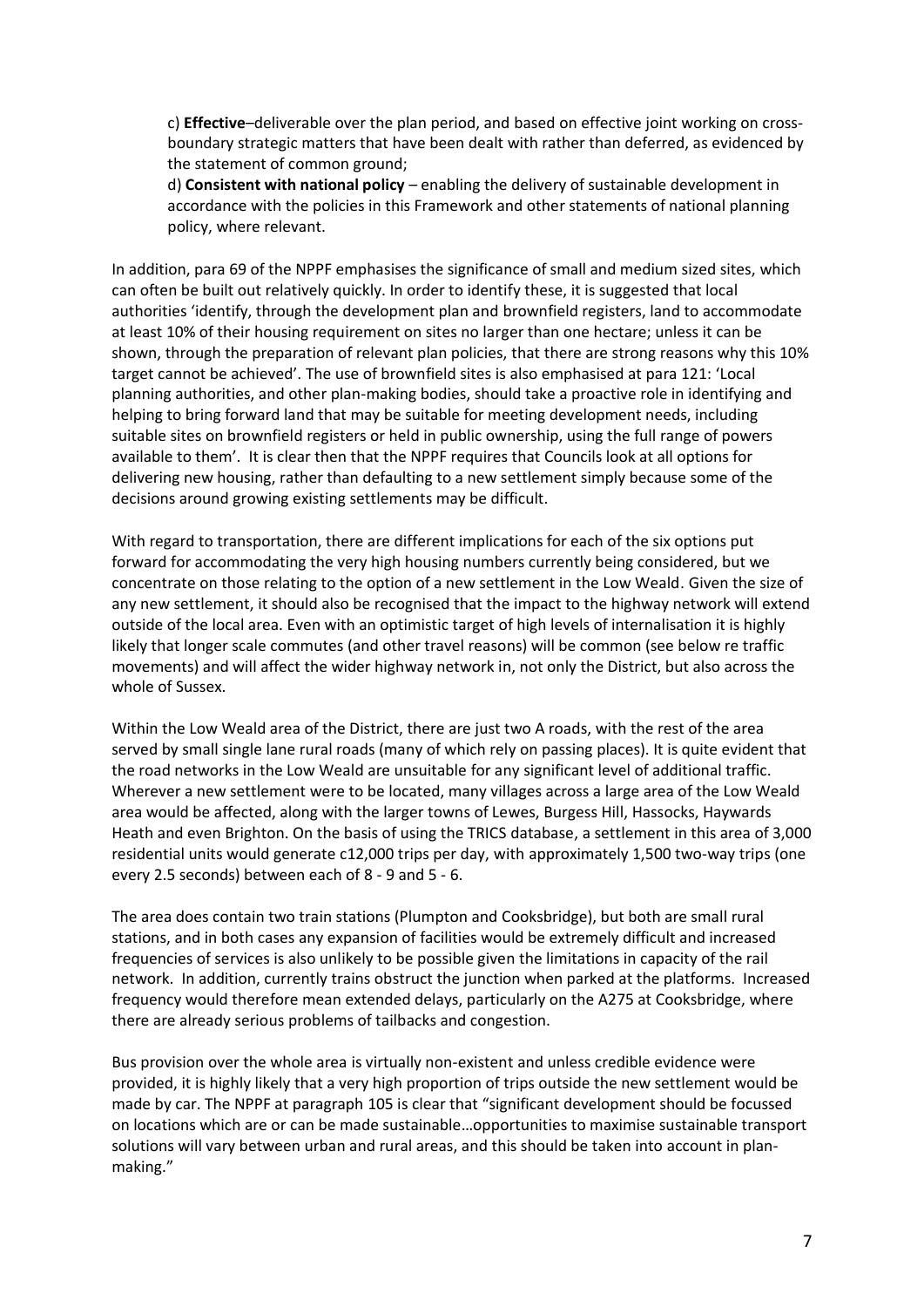If option 6 were to be included in the Local Plan, then on transport grounds alone, it is likely that it would be found to be unsound.

**As a statutory consultee, East Chiltington Parish Council argues emphatically that a single site settlement anywhere in the Low Weald should not go forward as an option in the District Council's strategy on the spatial development of the area**. The arguments put forward by various parties on previous occasions have not substantially changed and in some instances have become even more salient. The development of any greenfield site in LDC for 2000-5000 dwellings would be unsustainable, undeliverable, contrary to core principles of the NPPF, and should be ruled out. It would have an entirely unacceptable impact in terms of environment, transport, landscape, and the effects on rural roads and historic villages.

#### **Issue 4: Improving Access to Housing**

*4.1 Should the new Local Plan seek the maximum viable affordable housing target on sites of 10 or more dwellings?* Yes. Delivering affordable housing should be a priority. In particular, it should not be compromised on larger sites. It is the bigger sites that are likely to deliver the majority of affordable provision and it is essential that this is not undermined. We would suggest that, providing it is supported by a neighbourhood plan, higher levels of affordable and social housing should be provided in rural areas, where there is a particularly pronounced need.

4.3 *Should the new Local Plan have a locally specific approach to supporting the development of 'First Home exception sites' (as it currently has for rural exception sites) or should the Council rely on national planning policy?* Yes. This will improve the supply of such housing and contribute positively to meeting overall housing needs. Such policy will allow for a more generous windfall allowance.

#### *4.4 Are there any other issues that the new Local Plan should be considering?*

The Local Plan should embrace the concept of "land value capture". Lewes District is an area of relatively high house prices, where the land value component of the housing price is disproportionately high when compared to many other parts of the country. This is a land value created to no small degree by public policy in restricting supply. It is less a reflection of market failure and more a function of the environmental attractiveness of the District and its geographic location. The Council should only consider allocating greenfield sites of any size for development where (a) planning policies support a maximum level of land value capture and (b) where firm undertakings have been provided to ensure that the majority of land value increment arising is secured for the benefit of existing and future communities.

*4.6 How can the new Local Plan be more responsive to the needs of younger households, older people and custom/self-builders?* The widest range of needs are best met by supporting the spread of development sites in different geographical locations and in contrasting housing market areas, avoiding any major concentration of development in one location. A new settlement within a housing market area that is already characterised by high house prices is unlikely to result in more accessible housing across the District but rather more expensive properties. This will not help to improve access to housing, acknowledged in Topic Paper 4 as an important issue for the Local Plan to address. The better way to meet a range of housing needs is to ensure that new housing developments are spread across a range of market areas, including, but not exclusively, in locations such as Peacehaven, Newhaven and Seaford where market conditions allow a wider range of those in need to access housing.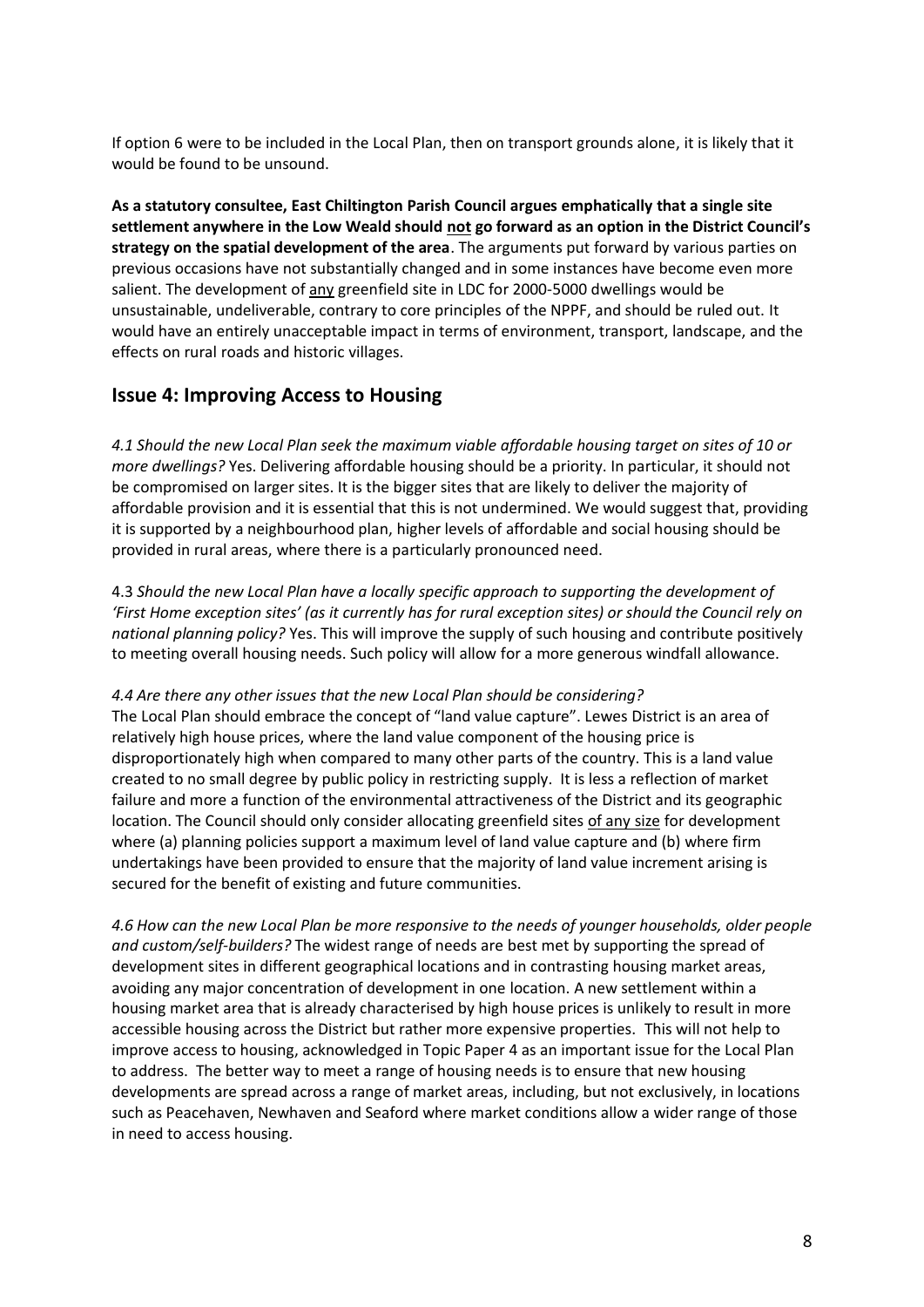*4.9 Should the Council be applying minimum density standards across the whole plan area, or only applying them in specific locations such as town centres, train stations, and routes with reliable and frequent bus services, e.g. A259?* Land with development potential is a scarce resource and suitable greenfield land, all the more so. The most efficient use must be made of any new greenfield site, which means delivering appropriate minimum densities.

### **Issue 5: Promoting a Prosperous Economy and building Community Wealth**

*5.1 How much employment development is required to support a sustainable economy?* The document provides no context against which an answer can be provided (i.e. by providing a range of potential floorspace or acreage options). However, it is important that the Plan recognises that employment development is very much market-driven and an employment allocation cannot be converted into jobs in a location in which the market does not want to deliver. Another way to address this question is to specify that if a new development is to be environmentally sustainable with little or no new car use, then it needs to provide enough employment for each household.

In terms of the options suggested above, options  $1 - 4$  are more straightforward as the housing would be centred on existing areas where there is likely to be an established labour market. Options 5 and 6 are much more problematic as there is currently either limited employment opportunities (Option 5) or no existing employment (Option 6). An area with a well-established labour market provides the catalyst for further growth in jobs and if such a market currently doesn't exist then the vast majority of people living in such areas will simply travel to work in surrounding settlements, where there are employment opportunities. In the case of the Low Weald then unless the housing is located in already sustainable villages (Option 4) then household creation in other areas will result in jobs being taken in both surrounding towns and larger villages and also, given the likely socioeconomic composition of the population, in places further afield maintaining inefficient patterns of commuting.

*5.2 What type of employment space should the new Local Plan prioritise*? Given changing ways of working, no single form of employment space should be targeted. However, the location rather than the type of employment space is critical. Unrealistic employment allocations that are aspirational rather than reflective of established demand and needs of existing local businesses should not be progressed, particularly where they give lip service to otherwise unsustainable development projects. The Local Plan should not seek to support employment allocations within locations where there is likely to be little market demand. Planning proposals that include proposed employment areas should be tested to ensure that they are credible, likely to deliver the number of jobs stated, and importantly, within a timeframe likely to be effective in relation to transportation use. Too often, employment provision lags behind housing growth, meaning that travel patterns become established on an unsustainable basis and are then much more difficult to reverse, even if the employment opportunities do subsequently emerge.

*5.5 How much additional retail and space for town centre uses is required to support a sustainable economy?* The document provides no context against which an answer can be provided (i.e. by providing a range of potential floorspace or acreage options)

*5.6 What type of space should the new Local Plan prioritise?* Provision to support established centres that have established transport infrastructure.

*5.7 How should the new Local Plan address the provision of small-scale retail uses, for example convenience shops, outside of designated town centres?* Such provision is likely to undermine the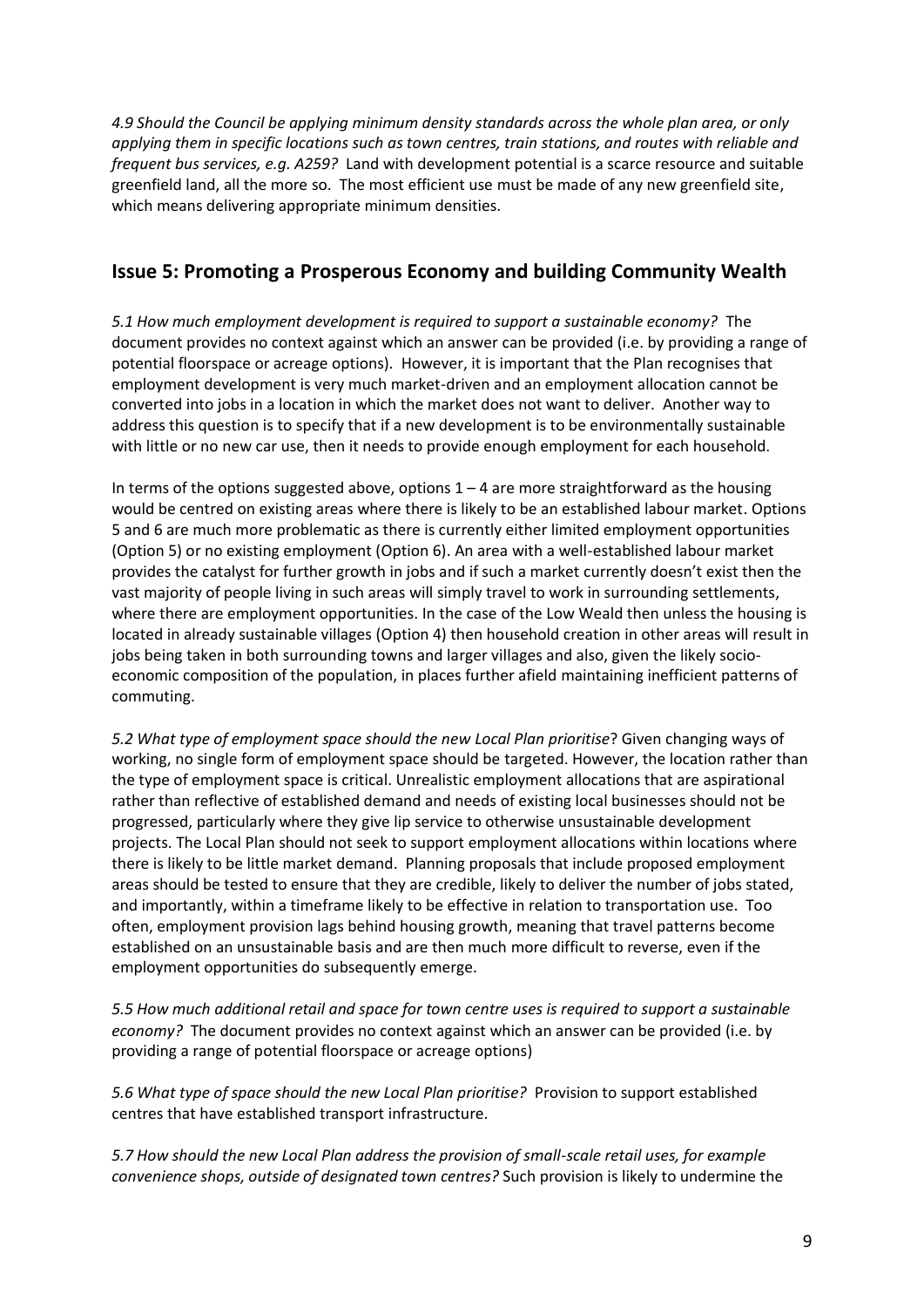vitality and viability of existing centres, already under significant threat following recent changes in working practices and should therefore be firmly resisted. Existing local centres are highly vulnerable at present and the Local Plan should not make matters worse by proposing a new settlement that will mean that existing local centres will not benefit from the potential growth in trade that a growing population would normally bring, with that spend potentially captured within the new community.

*5.8 How can the new Local Plan help enhance the visitor offer?* The Local Plan must preserve the things that visitors value, which includes protecting the character of the setting of the National Park and generally open character of land within the low Weald. The Low Weald provides the setting for the downland landscape. Many of the most spectacular views are northwards from the scarp slope over the Low Weald, where the pattern of villages at the foot of the Downs is fragile. The foreground and middle ground views across the Low Weald are fundamental to sustaining the character of the downland and to the settlements on its fringes. A new settlement in the Low Weald could thus only undermine the visitor offer.

We note the NPPF states at para 176, in relation to development within and adjacent to National Parks, that 'The scale and extent of development within all these designated areas should be limited, while development within their setting should be sensitively located and designed to avoid or minimise adverse impacts on the designated areas' (our emphasis). Similarly, at para 185, there is an emphasis planning policies taking into account 'health, living conditions and the natural environment, as well as the potential sensitivity of the site or the wider area to impacts that could arise from the development' This includes identifying and protecting 'tranquil areas which have remained relatively undisturbed by noise and are prized for their recreational and amenity value for this reason' and limiting the impact of light pollution on local amenity, intrinsically dark landscapes and nature conservation'.

5.11 *What else can the new Local Plan specifically do to support the rural economy*? By supporting landowners and farmers to help them maintain the attractiveness of the land economy such as to ensure the incentive to release greenfield development is properly balanced by appropriate commercial opportunities in retaining the countryside in undeveloped form.

*5.12 How can the new Local Plan help support Newhaven as a key strategic asset for the local economy and help promote the regeneration of the town?* Newhaven is gradually being transformed into a desirable place in which to live and work. Identifying new development opportunities within and around the town will help attract further inward investment.

*5.13 Should the new Local Plan focus provision for new employment space within the towns or the countryside?* Within established commercial market locations. As with 5.7 above, new settlements should be self-sustaining and in theory that means delivering employment within the development. The Local Plan should look to protect existing employment centres under threat following Covid19 rather than encouraging entirely new, effectively competing, commercial provision.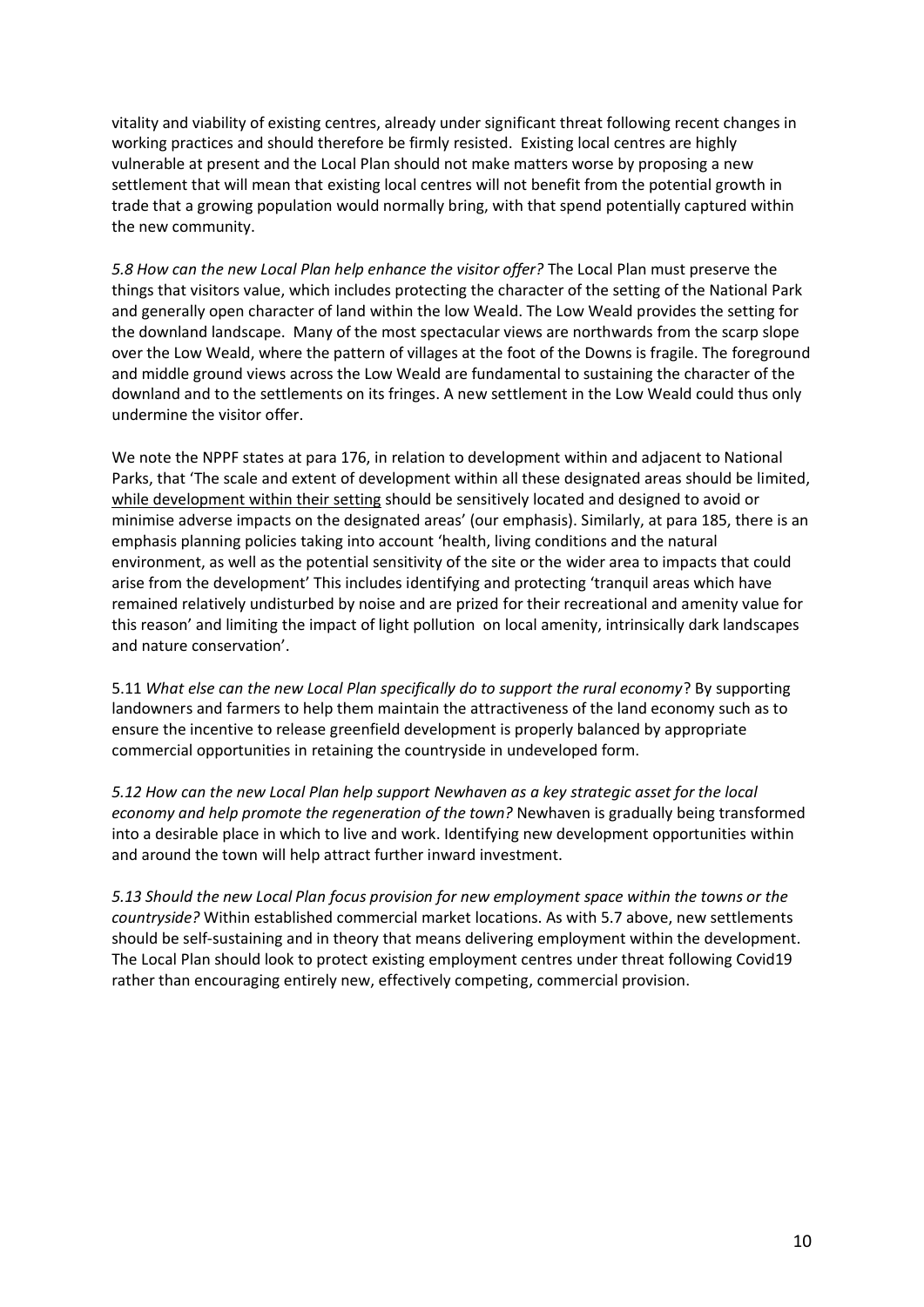### **Issue 6: Creating Heathy Sustainable Communities with Infrastructure**

*6.1 On what types of infrastructure should the Council prioritise developer contributions? Should the Council require:* 

*a) A greater proportion of affordable housing but lower overall design and other infrastructure requirements; or* 

*b) A lower proportion of affordable housing but higher overall design standards and other infrastructure requirements?* 

The priority must be improving the accessibility of housing. Infrastructure is there to serve communities, but the priority is delivering housing that is affordable. In terms of design, we do not understand why these options should be seen as mutually exclusive. Why should affordable housing have lower overall design requirements?

*6.2 Whether you prefer Option (a) or (b), what do you think is more important out of the following:* 

- *Enhanced carbon reduction design/renewable energy infrastructure?*
- *Accessible, adaptable or fully wheelchair accessible homes?*
- *Strategic infrastructure (school places, transport improvements, sports facilities, etc.)?*

We do not think that it is appropriate to prioritise these, all of which are essential, but which will have highly varied costs and benefits.

*6.6 Should the 10-20 minute neighbourhood concept be adopted by the new Local Plan?* The most relevant metric is, for most people, travel to work. Any proposal that has the potential to reverse the present advantageous trend toward a reduction in commuting over long distances should be specifically resisted in devising the local plan. Where new development proposals promote new employment opportunities as part of a scheme, proper scrutiny should be used to understand the nature and plausibility of the proposed employment*.*